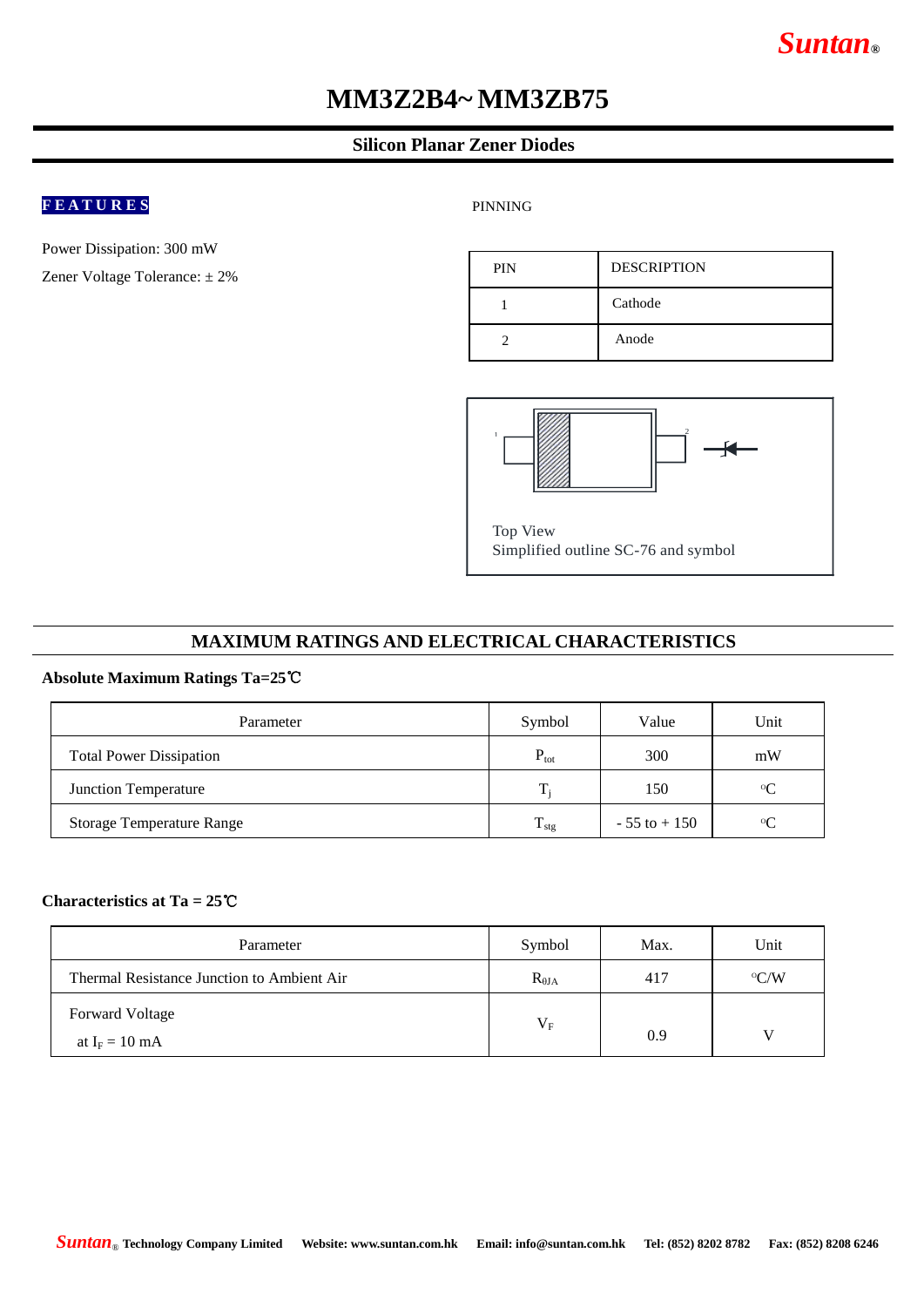# **Silicon Planar Zener Diodes MM3Z2B4~ MM3ZB75**

| Marking<br>Type<br>Code |                                   | Zener Voltage Range <sup>1)</sup> |            |                             | Dynamic Impedance |                | Reverse Leakage Current |                |
|-------------------------|-----------------------------------|-----------------------------------|------------|-----------------------------|-------------------|----------------|-------------------------|----------------|
|                         |                                   | $\mathbf{\bar{V}}_{\text{znom}}$  | $V_{ZT}$   | at $\mathbf{I}_{\text{ZT}}$ | $Z_{ZT}$          | at $I_{ZT}$    | $I_R$                   | at $V_R$       |
|                         |                                   | (V)                               | (V)        | (mA)                        | Max. $(\Omega)$   | (mA)           | Max. $(\mu A)$          | (V)            |
| MM3Z2B4                 | DN                                | 2.4                               | 2.3522.448 | 5                           | 100               | 5              | 120                     | 1              |
| <b>MM3Z2B7</b>          | DP                                | 2.7                               | 2.6462.754 | 5                           | 110               | 5              | 120                     | 1              |
| MM3Z3B0                 | DR                                | 3.0                               | 2.943.06   | 5                           | 120               | 5              | 50                      | $\mathbf{1}$   |
| MM3Z3B3                 | DX                                | 3.3                               | 3.2343.366 | 5                           | 130               | 5              | 20                      | $\mathbf{1}$   |
| MM3Z3B6                 | DY                                | 3.6                               | 3.5283.672 | 5                           | 130               | 5              | 10                      | $\mathbf{1}$   |
| MM3Z3B9                 | DZ                                | 3.9                               | 3.8223.978 | 5                           | 130               | 5              | 5                       | $\mathbf{1}$   |
| <b>MM3Z4B3</b>          | Z <sub>0</sub>                    | 4.3                               | 4.2144.386 | 5                           | 130               | 5              | 5                       | $\mathbf{1}$   |
| MM3Z4B7                 | EB                                | 4.7                               | 4.6064.794 | 5                           | 130               | 5              | $\overline{c}$          | $\mathbf{1}$   |
| <b>MM3Z5B1</b>          | EC                                | 5.1                               | 4.9985.202 | 5                           | 130               | 5              | $\mathbf{2}$            | 1.5            |
| MM3Z5B6                 | ED                                | 5.6                               | 5.4885.712 | 5                           | 80                | 5              | $\mathbf{1}$            | 2.5            |
| MM3Z6B2                 | EE                                | 6.2                               | 6.0766.324 | 5                           | 50                | 5              | 1                       | 3              |
| MM3Z6B8                 | EF                                | 6.8                               | 6.6646.936 | 5                           | 30                | 5              | 0.5                     | 3.5            |
| MM3Z7B5                 | EH                                | 7.5                               | 7.357.65   | 5                           | 30                | 5              | 0.5                     | $\overline{4}$ |
| <b>MM3Z8B2</b>          | EJ                                | 8.2                               | 8.0368.364 | 5                           | 30                | 5              | 0.5                     | $\mathfrak s$  |
| MM3Z9B1                 | EK                                | 9.1                               | 8.9189.282 | 5                           | 30                | 5              | 0.5                     | 6              |
| MM3ZB10                 | EM                                | 10                                | 9.810.2    | 5                           | 30                | 5              | 0.1                     | $\tau$         |
| MM3ZB11                 | EN                                | 11                                | 10.7811.22 | 5                           | 30                | 5              | 0.1                     | $\,8\,$        |
| MM3ZB12                 | EP                                | 12                                | 11.7612.24 | 5                           | 35                | 5              | 0.1                     | 9              |
| MM3ZB13                 | ER                                | 13                                | 12.7413.26 | 5                           | 35                | 5              | 0.1                     | 10             |
| MM3ZB15                 | EX                                | 15                                | 14.715.3   | 5                           | 40                | 5              | 0.1                     | 11             |
| MM3ZB16                 | EY                                | 16                                | 15.6816.32 | 5                           | 40                | 5              | 0.1                     | 12             |
| MM3ZB18                 | EZ                                | 18                                | 17.6418.36 | 5                           | 45                | 5              | 0.1                     | 13             |
| MM3ZB20                 | FA                                | 20                                | 19.620.4   | 5                           | 50                | 5              | 0.1                     | 15             |
| MM3ZB22                 | FB                                | 22                                | 21.5622.44 | 5                           | 55                | 5              | 0.1                     | 17             |
| MM3ZB24                 | FC                                | 24                                | 23.5224.48 | 5                           | 60                | 5              | 0.1                     | 19             |
| MM3ZB27                 | <b>FD</b>                         | 27                                | 26.4627.54 | $\sqrt{2}$                  | 70                | $\sqrt{2}$     | 0.1                     | 21             |
| MM3ZB30                 | <b>FE</b>                         | 30                                | 29.430.6   | $\overline{c}$              | 80                | $\overline{c}$ | 0.1                     | 23             |
| MM3ZB33                 | FF                                | 33                                | 32.3433.66 | $\sqrt{2}$                  | 80                | $\overline{2}$ | 0.1                     | 25             |
| MM3ZB36                 | <b>FH</b>                         | 36                                | 35.2836.72 | $\overline{c}$              | 90                | $\sqrt{2}$     | 0.1                     | 27             |
| MM3ZB39                 | FJ                                | 39                                | 38.2239.78 | $\overline{c}$              | 100               | $\overline{c}$ | 0.1                     | 30             |
| MM3ZB43                 | XJ                                | 43                                | 42.1443.86 | $\sqrt{2}$                  | 130               | $\overline{2}$ | 0.1                     | 33             |
| MM3ZB47                 | XK                                | 47                                | 46.0647.94 | $\overline{2}$              | 150               | $\overline{c}$ | 0.1                     | 36             |
| MM3ZB51                 | XM                                | 51                                | 49.9852.02 | $\sqrt{2}$                  | 180               | $\overline{c}$ | 0.1                     | 39             |
| MM3ZB56                 | XN                                | 56                                | 54.8857.12 | $\sqrt{2}$                  | 200               | $\sqrt{2}$     | 0.1                     | 43             |
| MM3ZB62                 | $\ensuremath{\mathbf{XP}}\xspace$ | 62                                | 60.7663.24 | $\boldsymbol{2}$            | 215               | $\overline{c}$ | 0.1                     | 47             |
| MM3ZB68                 | XR                                | 68                                | 66.6469.36 | $\overline{c}$              | 240               | $\sqrt{2}$     | 0.1                     | 52             |
| MM3ZB75                 | XX                                | 75                                | 73.576.5   | $\overline{c}$              | 265               | $\overline{c}$ | 0.1                     | 56             |

 $1)$  V<sub>ZT</sub> is tested with pulses (20 ms).